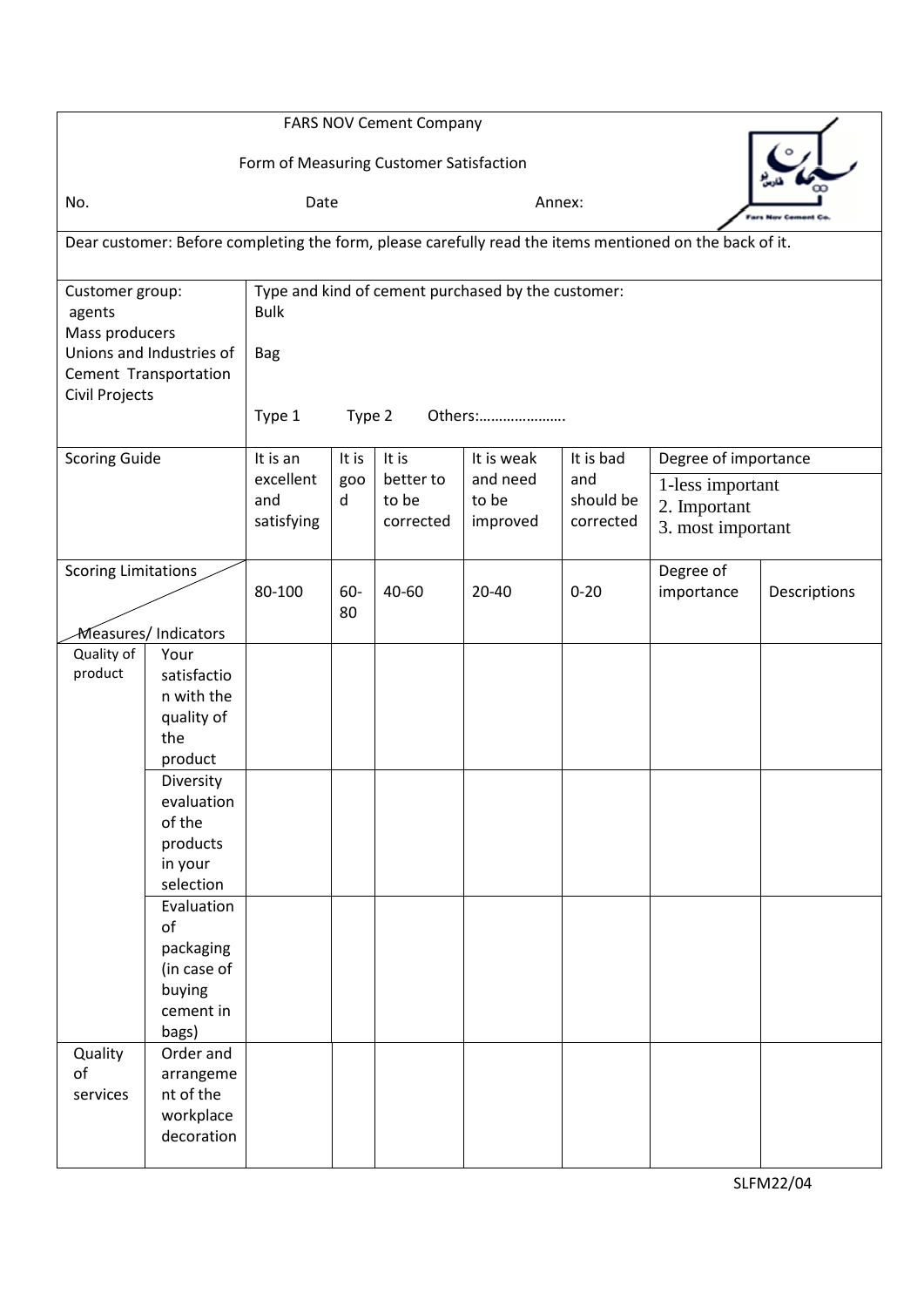|          | The time       |  |  |  |  |
|----------|----------------|--|--|--|--|
|          | spent for      |  |  |  |  |
|          | receiving      |  |  |  |  |
|          | services       |  |  |  |  |
|          |                |  |  |  |  |
|          |                |  |  |  |  |
|          | Waiting        |  |  |  |  |
|          | time for       |  |  |  |  |
|          | delivery of    |  |  |  |  |
|          | cement         |  |  |  |  |
|          |                |  |  |  |  |
|          |                |  |  |  |  |
|          | Accountab      |  |  |  |  |
|          | ility          |  |  |  |  |
|          | quality        |  |  |  |  |
|          | working        |  |  |  |  |
|          |                |  |  |  |  |
|          | officials      |  |  |  |  |
|          | (accuracy      |  |  |  |  |
|          | and            |  |  |  |  |
|          | precision)     |  |  |  |  |
|          |                |  |  |  |  |
|          |                |  |  |  |  |
|          |                |  |  |  |  |
|          | Your           |  |  |  |  |
|          | satisfactio    |  |  |  |  |
|          | n with the     |  |  |  |  |
|          | technical      |  |  |  |  |
|          | informatio     |  |  |  |  |
|          |                |  |  |  |  |
|          | $\mathsf n$    |  |  |  |  |
|          | presented      |  |  |  |  |
|          | in the         |  |  |  |  |
|          | fields of      |  |  |  |  |
|          | product        |  |  |  |  |
|          | Profile,       |  |  |  |  |
|          |                |  |  |  |  |
|          | safety and     |  |  |  |  |
|          | environme      |  |  |  |  |
|          | ntal           |  |  |  |  |
|          | aspects        |  |  |  |  |
| Staff    | Your           |  |  |  |  |
|          |                |  |  |  |  |
| behavior | satisfactio    |  |  |  |  |
|          | n with         |  |  |  |  |
|          | behaviour      |  |  |  |  |
|          | o <sub>f</sub> |  |  |  |  |
|          | entrance       |  |  |  |  |
|          | door           |  |  |  |  |
|          |                |  |  |  |  |
|          | guardian       |  |  |  |  |
|          |                |  |  |  |  |
|          |                |  |  |  |  |
|          | Your           |  |  |  |  |
|          | satisfactio    |  |  |  |  |
|          | n with         |  |  |  |  |
|          |                |  |  |  |  |
|          | behaviour      |  |  |  |  |
|          | $\mathsf{of}$  |  |  |  |  |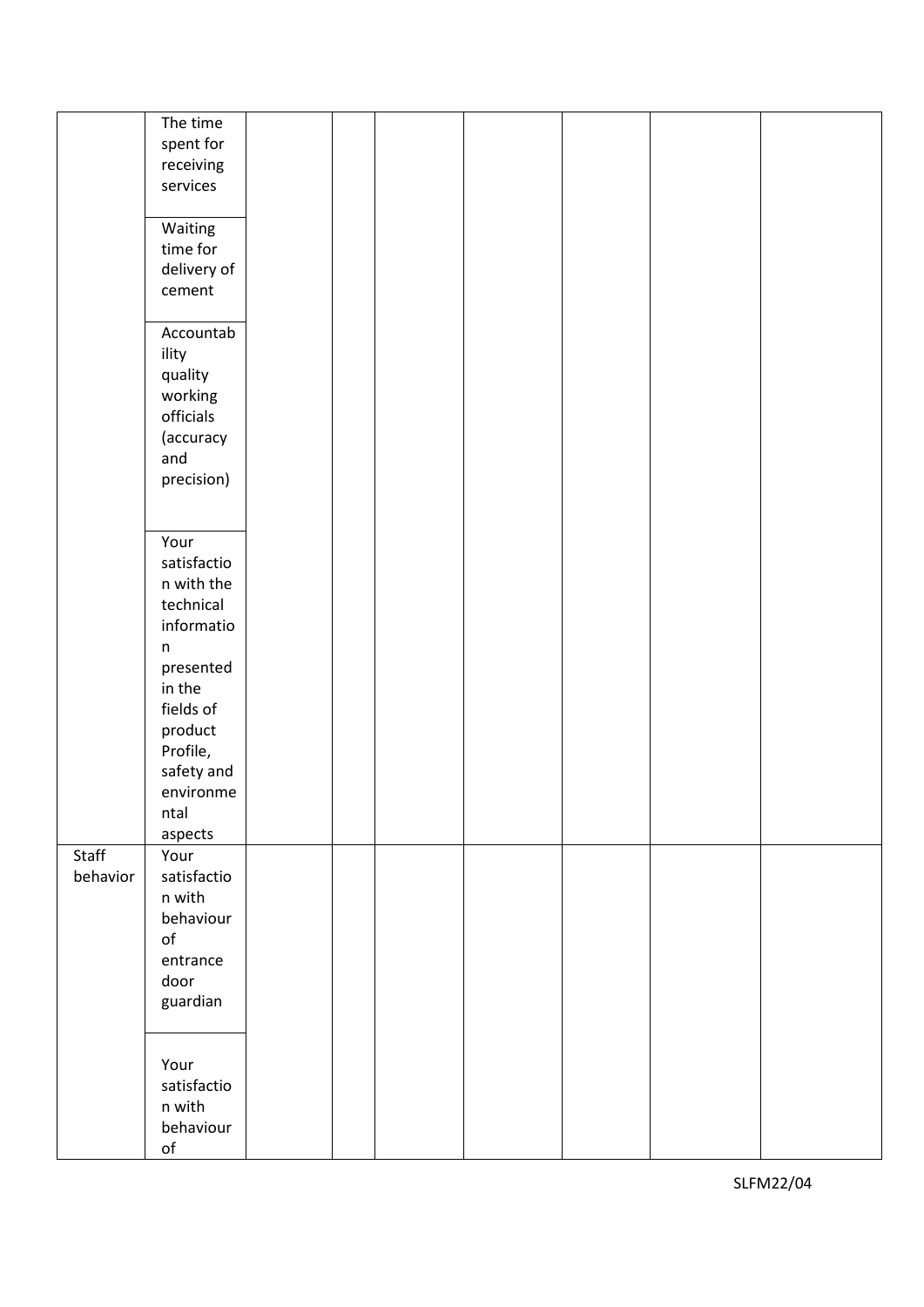|               | authorities                                                                                                     |               |  |               |  |                           |  |
|---------------|-----------------------------------------------------------------------------------------------------------------|---------------|--|---------------|--|---------------------------|--|
|               | and sales                                                                                                       |               |  |               |  |                           |  |
|               | Unit                                                                                                            |               |  |               |  |                           |  |
|               | workers                                                                                                         |               |  |               |  |                           |  |
|               | Your                                                                                                            |               |  |               |  |                           |  |
|               | satisfactio                                                                                                     |               |  |               |  |                           |  |
|               | n with                                                                                                          |               |  |               |  |                           |  |
|               | behavior                                                                                                        |               |  |               |  |                           |  |
|               | of                                                                                                              |               |  |               |  |                           |  |
|               | authorities                                                                                                     |               |  |               |  |                           |  |
|               | and                                                                                                             |               |  |               |  |                           |  |
|               | workers of                                                                                                      |               |  |               |  |                           |  |
|               | financial                                                                                                       |               |  |               |  |                           |  |
|               | unit                                                                                                            |               |  |               |  |                           |  |
|               |                                                                                                                 |               |  |               |  |                           |  |
|               |                                                                                                                 |               |  |               |  |                           |  |
|               | Your                                                                                                            |               |  |               |  |                           |  |
|               | satisfactio                                                                                                     |               |  |               |  |                           |  |
|               | n with of                                                                                                       |               |  |               |  |                           |  |
|               | staff and                                                                                                       |               |  |               |  |                           |  |
|               | drivers of                                                                                                      |               |  |               |  |                           |  |
|               | transporta                                                                                                      |               |  |               |  |                           |  |
|               | tion                                                                                                            |               |  |               |  |                           |  |
|               | companies                                                                                                       |               |  |               |  |                           |  |
|               | Total score (to be completed by the assessor)                                                                   |               |  |               |  |                           |  |
|               |                                                                                                                 |               |  |               |  |                           |  |
|               | Are you interested in purchasing again from Fars Nev Cement Company? If the answer is negative, please indicate |               |  |               |  |                           |  |
| your reasons. |                                                                                                                 |               |  |               |  |                           |  |
| Yes No        |                                                                                                                 |               |  |               |  |                           |  |
|               | What other products and services can be provided by this company to meet your needs?                            |               |  |               |  |                           |  |
| Products:     |                                                                                                                 | Cement Type 3 |  | Cement Type 5 |  |                           |  |
| Services:     |                                                                                                                 | Laboratory    |  | Educational   |  | <b>Technical Services</b> |  |
|               | Please offer any correction and suggestions to improve the satisfaction with the company.                       |               |  |               |  |                           |  |
|               |                                                                                                                 |               |  |               |  |                           |  |
|               |                                                                                                                 |               |  |               |  |                           |  |